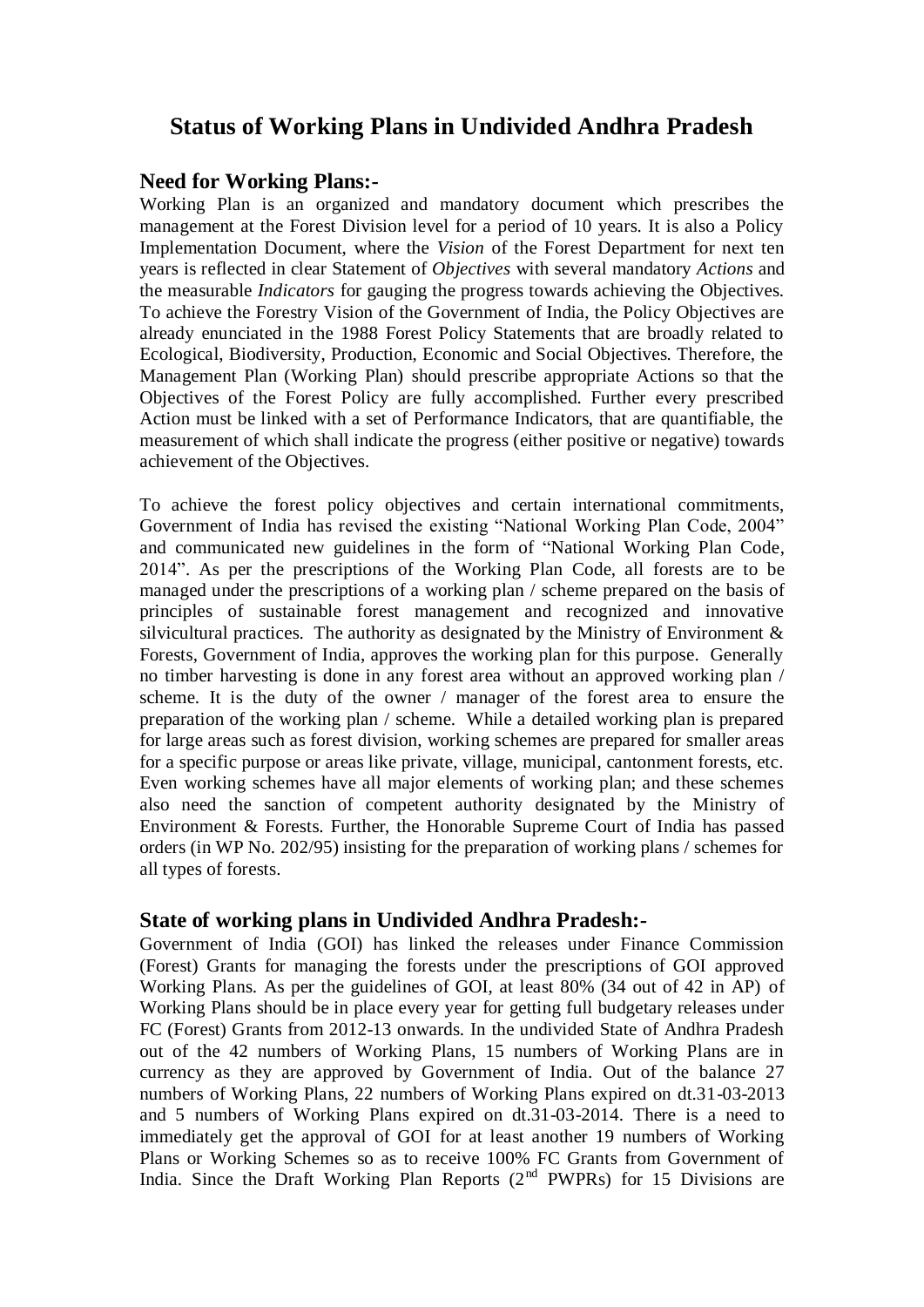already approved by the State Level Working Plan Committee, the same can be furnished to GOI after receipt of the  $2<sup>nd</sup>$  PWPRs from the WPOs (CF/DFOs). The balance 7 numbers of  $2<sup>nd</sup>$  PWPRs can be discussed in the Working Plan Committee within a period of one month. It is expected that final approvals for at least the desired 19 numbers of Working Plans can be obtained before 31-08-2014.

#### **Working plans in Residuary Andhra Pradesh & Telengana (after bifurcation):-**

The abstract of the Status of the Working Plans showing the Numbers and the Names of the Divisions for the newly formed State of Telengana and the Residuary State of Andhra Pradesh is stated in the Tables below.

| Abstract of the Status of Workings Plans in the State of Telengana and Andhra Pradesh                                                                                     |                                              |                  |                                       |  |  |
|---------------------------------------------------------------------------------------------------------------------------------------------------------------------------|----------------------------------------------|------------------|---------------------------------------|--|--|
| <b>Status of Working Plans</b>                                                                                                                                            | <b>Residuary</b><br>Andhra<br><b>Pradesh</b> | <b>Telengana</b> | <b>Undivided</b><br>Andhra<br>Pradesh |  |  |
| <b>Total Number of Working Plans</b>                                                                                                                                      | 21                                           | 21               | 42                                    |  |  |
| 1:-WPs in Currency as on Date                                                                                                                                             | 9                                            | 6                | 15                                    |  |  |
| 2:-WPs expired for which $2nd$ PWPRs approved by<br>WP Committee & Final approval required from GOI.                                                                      | 9                                            | 6                | 15                                    |  |  |
| 3:-WPs expired and for which 1 <sup>st</sup> PWPRs are<br>approved by the WP Committee and $2nd$ PWPRs<br>pending approval by WP Committee                                |                                              | 6                |                                       |  |  |
| 4:-WPs expired and for which $1st$ PWPRs are yet to<br>be approved and for which the Working Plans are to<br>be prepared based on the National Working Plan<br>Code 2014. | $\mathcal{D}_{\mathcal{A}}$                  | 3                |                                       |  |  |

| List of Divisions in Telengana and Residuary Andhra Pradesh showing the Status |                                        |                                        |  |  |  |  |
|--------------------------------------------------------------------------------|----------------------------------------|----------------------------------------|--|--|--|--|
| <b>Status of Working Plans</b>                                                 | <b>List of Divisions for Residuary</b> | <b>List of Divisions for Telengana</b> |  |  |  |  |
|                                                                                | <b>Andhra Pradesh</b>                  |                                        |  |  |  |  |
| 1:-WPs in Currency as on Date                                                  | Krishna, Paderu, Chittoor(E),          | Nizamabad,<br>Kamareddy,               |  |  |  |  |
|                                                                                | $Chittoor(W)$ ,<br>Anantapur,          | Bhadrachalam(S), Palonycha,            |  |  |  |  |
|                                                                                | Rajampet, Kakinada, Eluru,             | Warangal $(S)$ , Nirmal $(6)$          |  |  |  |  |
|                                                                                | Nandyal (9)                            |                                        |  |  |  |  |
| 2:-WPs expired for which $2nd$                                                 | Srikakulam,<br>Vijaynagaram,           | Mancherial,<br>Bellampally,            |  |  |  |  |
| <b>PWPRs</b><br>approved<br>WP<br>by                                           | Nellore,<br>Narsipatnam,               | Karimnagar $(E)$ ,                     |  |  |  |  |
| Committee & Final<br>approval                                                  | Giddalur, Kurnool, Kadapa,             | Karimnagar(W),<br>Hyderabad,           |  |  |  |  |
| required from GOI.                                                             | Proddutur, Markapur (9)                | Achampet (6)                           |  |  |  |  |
| 3:-WPs expired and for which $1st$                                             | Visakhapatnam $(1)$                    | Mahboobnagar,                          |  |  |  |  |
| PWPRs are approved by the WP                                                   |                                        | Bhadrachalam(N),                       |  |  |  |  |
| Committee and $2^{nd}$ PWPRs                                                   |                                        | Khammam,<br>$Warangal(S)$ ,            |  |  |  |  |
| pending approval<br>WP<br>by                                                   |                                        | Adilabad, Kagaznagar, (6)              |  |  |  |  |
| Committee                                                                      |                                        |                                        |  |  |  |  |
| 4:-WPs expired and for which $1st$                                             | Guntur, Atmakur (2)                    | Medak,<br>Kothagudem,                  |  |  |  |  |
| PWPRs not yet approved                                                         |                                        | Nalgonda (3)                           |  |  |  |  |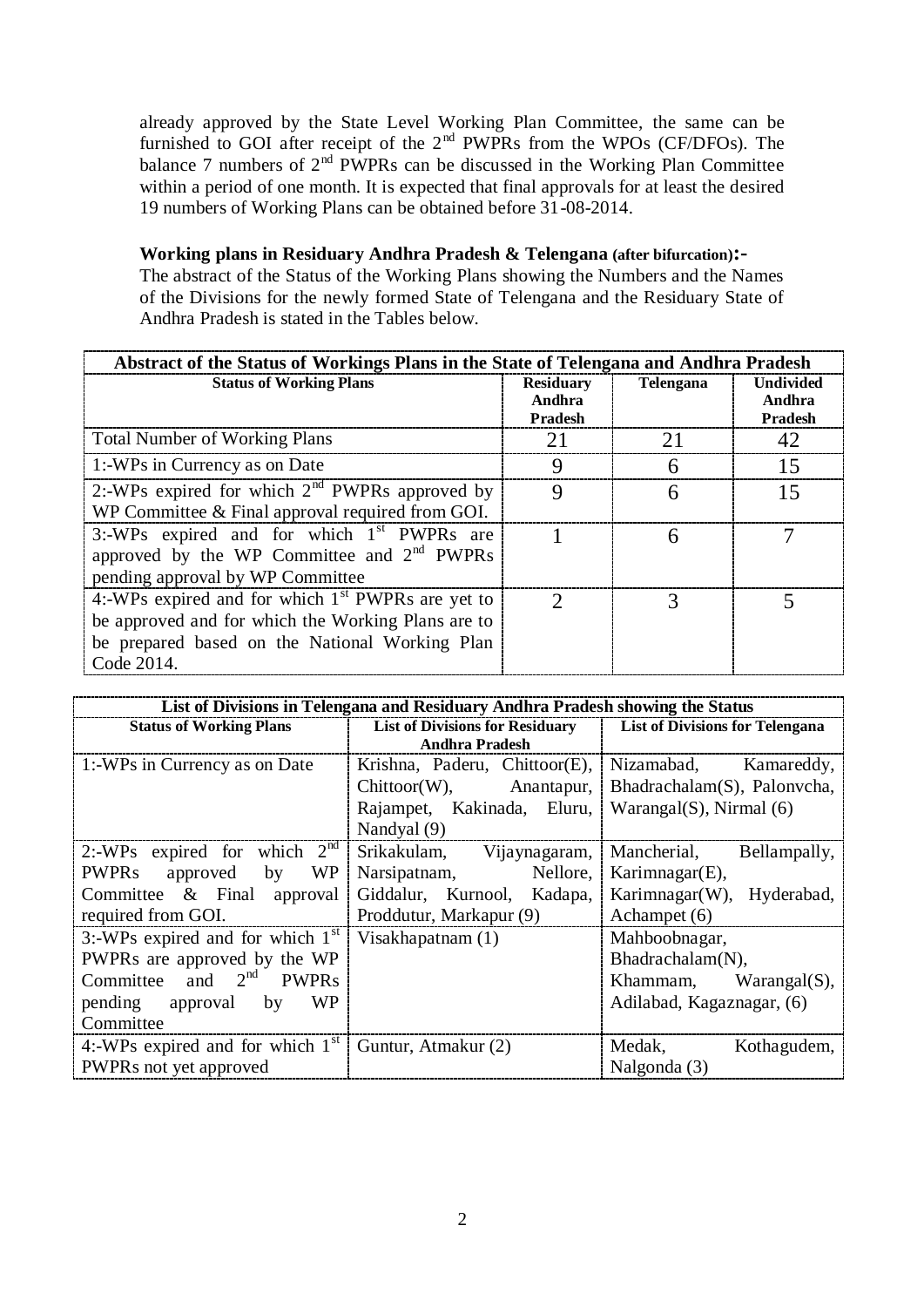| <b>Approved Working Plans and their Duration (Residuary State of AP)</b> |                  |                                             |                            |  |  |
|--------------------------------------------------------------------------|------------------|---------------------------------------------|----------------------------|--|--|
| <b>SL</b>                                                                | <b>Division</b>  | <b>GOI Reference of Approval</b>            | <b>Working Plan Period</b> |  |  |
| 1                                                                        | Krishna          | F(C)A/11.6/218/AP/WP, Dated 25.11.2005      | 2005-06 to 2014-15         |  |  |
| $\overline{2}$                                                           | Paderu           | F(C)A/11.6/216/AP/WP/420, Dated 15.06.2006  | 2006-07 to 2015-16         |  |  |
| 3                                                                        | Chittoor (E)     | F(C)A/11.6/211/AP/WP/726, Dated 03.09.2007  | 2007-08 to 2016-17         |  |  |
| $\overline{\mathcal{A}}$                                                 | Chittoor (W)     | F(C)A/11.6/209/AP/WP/908, Dated 26.09.2007  | 2007-08 to 2016-17         |  |  |
| 5                                                                        | Rajampet         | F(C)A/11.6/216/AP/WP/6230, Dt. 23.12.2009.  | 2009-10 to 2018-19         |  |  |
| 6                                                                        | Anantapur        | F(C)A/11.6/239/AP/WP/7352, Dt.: 18.06.2010  | 2010-11 to 2019-20         |  |  |
| 7                                                                        | Kakinada         | F(C)A/11.6/10/WP/AP/4517, Dt.: 12.12.2013   | 2012-13 to 2021-22         |  |  |
| 8                                                                        | Nandyal          | F(C)A/11.6/29/WP/AP/4512, Dt.: 12.12.2013   | 2012-13 to 2021-22         |  |  |
| 9                                                                        | Eluru            | F(C)A/11.6/57/WP/AP/4513, Dt.: 12.12.2013   | 2012-13 to 2021-22         |  |  |
| 10                                                                       | Visakhapatnam    | F(C)A/11.6/217/AP/WP/654, Dated 03.07.2003  | Expired on 31-03-2013      |  |  |
| 11                                                                       | Narsipatnam      | F(C)A/11.6/215/AP/WP, Dated 02.07.2003      | Expired on 31-03-2013      |  |  |
| 12                                                                       | Srikakulam       | F(C)A/11.6/230/AP/WP, Dated 29.08.2003      | Expired on 31-03-2013      |  |  |
| 13                                                                       | Vijaynagaram     | F(C)A/11.6/221/AP/WP/1746, Dated 25.11.2003 | Expired on 31-03-2013      |  |  |
| 14                                                                       | Nellore          | F(C)A/11.6/202/AP/WP, Dated 13.08.2003      | Expired on 31-03-2013      |  |  |
| 15                                                                       | Giddalur         | F(C)A/11.6/205/AP/WP/187, Dated 25.042.2003 | Expired on 31-03-2013      |  |  |
| 16                                                                       | Kurnool          | F(C)A/11.6/187/AP/WP, Dated 12.11.2002      | Expired on 31-03-2013      |  |  |
| 17                                                                       | Proddutur        | F(C)A/11.6/189/AP/WP/2722, Dated 23-03-04   | Expired on 31-03-2013      |  |  |
| 18                                                                       | Kadapa           | F(C)A/11.6/190/AP/WP/2723, Dated 23.03.2004 | Expired on 31-03-2013      |  |  |
| 19                                                                       | Markapur         | F(C)A/11.6/145/MISC/AP, Dated 29.08.2003    | Expired on 31-03-2013      |  |  |
| 20                                                                       | Guntur           | F(C)A/11.6/287/AP/WP, Dated 28.06.2004      | Expired on 31-03-2014      |  |  |
| 21                                                                       | Atmakur          | F(C)A/11.6/218/AP/WP, Dated 21.09.2004      | Expired on 31-03-2014      |  |  |
| <b>Approved Working Plans and their Duration (State of Telengana)</b>    |                  |                                             |                            |  |  |
| 1                                                                        | Nizamabad        | F(C)A/11.6/222/AP/WP/3842, Dt. 23.02.2009   | 2008-09 to 2017-18         |  |  |
| $\overline{2}$                                                           | Kamareddy        | F(C)A/11.6/222/AP/WP/4440, Dt. 19.05.2009   | 2008-09 to 2017-18         |  |  |
| 3                                                                        | Palonvcha        | F(C)A/11.6/33/WP/AP/4509, Dt.: 12.12.2013   | 2012-13 to 2021-22         |  |  |
| $\overline{\mathcal{A}}$                                                 | Bhadrachalam (S) | F(C)A/11.6/26/WP/AP/4518, Dt.: 12.12.2013   | 2012-13 to 2021-22         |  |  |
| 5                                                                        | Warangal (N)     | F(C)A/11.6/34/WP/AP/4511, Dt.: 12.12.2013   | 2013-14 to 2022-23         |  |  |
| 6                                                                        | Nirmal           | F(C)A/11.6/43/WP/AP/4519, Dt.: 12.12.2013   | 2013-14 to 2022-23         |  |  |
| 7                                                                        | Mancherial       | F(C)A/11.6/214/AP/WP/709, Dated 03.06.2003  | Expired on 31-03-2013      |  |  |
| 8                                                                        | Kagaznagar       | F(C)A/11.6/212/AP/WP/1355, Dated 01.10.2003 | Expired on 31-03-2013      |  |  |
| 9                                                                        | Adilabad         | F(C)A/11.6/208/AP/WP, Dated 06.10.2003      | Expired on 31-03-2013      |  |  |
| 10                                                                       | Bellampally      | F(C)A/11.6/213/AP/WP, Dated 06.10.2003      | Expired on 31-03-2013      |  |  |
| 11                                                                       | Khammam          | F(C)A/11.6/195/AP/WP/491, Dated 05.06.2003  | Expired on 31-03-2013      |  |  |
| 12                                                                       | Bhadrachalam (N) | F(C)A/11.6/186/AP/WP/1747, Dated 25.11.2003 | Expired on 31-03-2013      |  |  |
| 13                                                                       | Warangal (S)     | F(C)A/11.6/203/AP/WP, Dated 13.08.2003      | Expired on 31-03-2013      |  |  |
| 14                                                                       | Karimnagar (E)   | F(C)A/11.6/199/AP/WP, Dated 30.12.2003      | Expired on 31-03-2013      |  |  |
| 15                                                                       | Karimnagar (W)   | F(C)A/11.6/198/AP/WP/1926, Dated 30.12.2003 | Expired on 31-03-2013      |  |  |
| 16                                                                       | Mahboobnagar     | F(C)A/11.6/201/AP/WP, Dated 12.02.2004      | Expired on 31-03-2013      |  |  |
| 17                                                                       | Hyderabad        | F(C)A/11.6/236/AP/WP, Dated 12-02-04        | Expired on 31-03-2013      |  |  |
| 18                                                                       | Achampet         | F(C)A/11.6/206/AP/WP/1745, Dated 25.11.2003 | Expired on 31-03-2013      |  |  |
| 19                                                                       | Nalgonda         | F(C)A/11.6/227/AP/WP/468, Dated 10.06.2004  | Expired on 31-03-2014      |  |  |
| 20                                                                       | Kothagudem       | F(C)A/11.6/184/AP/WP/1247, Dated 19.08.2004 | Expired on 31-03-2014      |  |  |
| 21                                                                       | Medak            | F(C)A/11.6/231/AP/WP, Dated 14.12.2004      | Expired on 31-03-2014      |  |  |

 $@ @ @ @ @ @ @ @ @ @$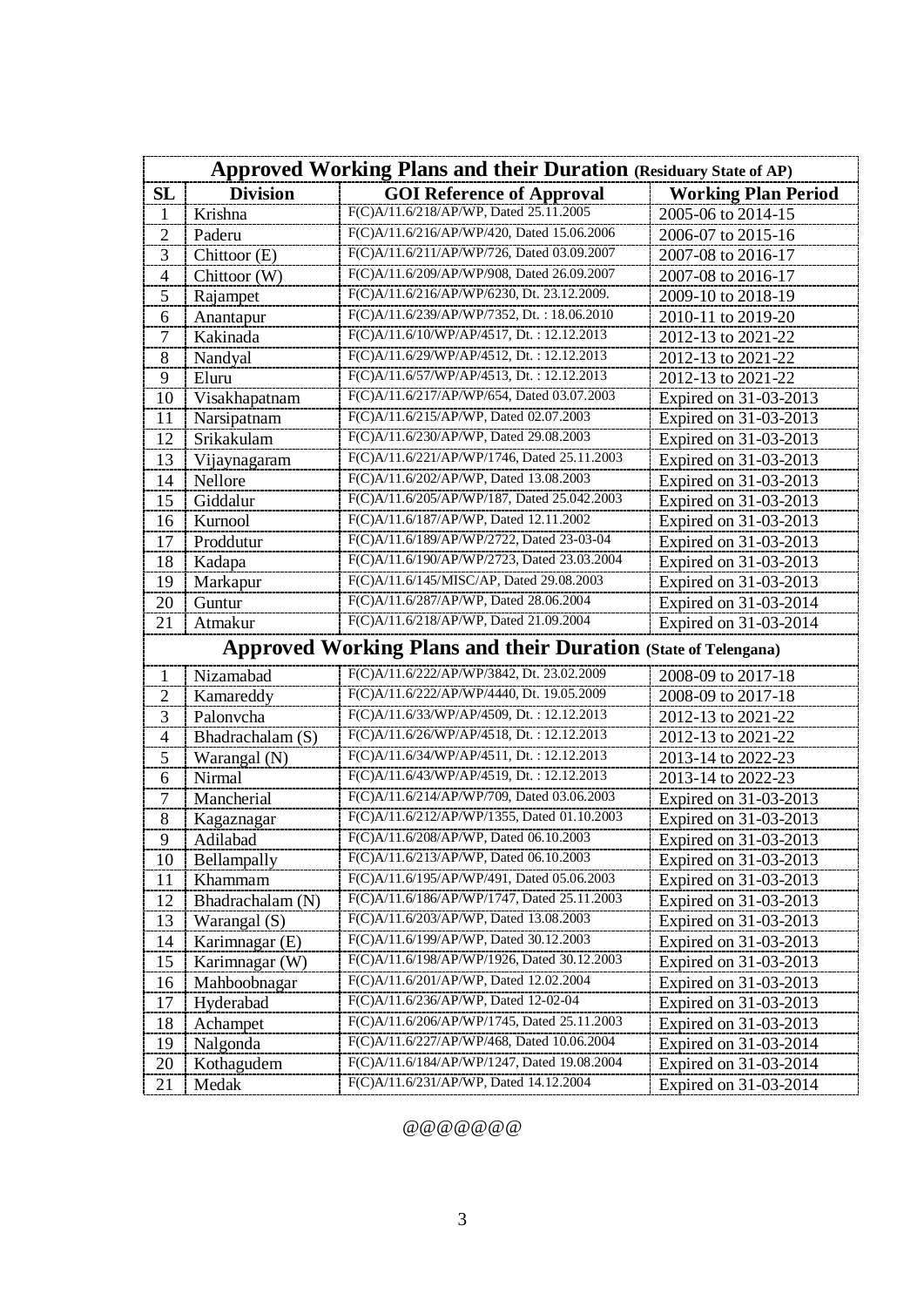#### **Separate Management / Working Plans / Scheme:-**

Separate Management Plans are prepared for National Parks / Wild Life Sanctuaries / Tiger Reserves / Territorial Forests / Forest Development Corporations / Other Government / Non-Government Agencies having exclusive geographical jurisdiction. In a Territorial Forest Division though the macro unit of management is the Divisional forest area (excluding areas allotted to other agencies or diverted for non-forestry usee.g. Protected Areas, APFDC Areas, SCC Ltd Areas, RoFR Areas, Irrigation Reservoir Areas, Mining Areas etc.) the micro / primary unit of management is the Compartment. Therefore the Area of each of the Compartment is thoroughly analyzed before prescribing appropriate strategies for achieving the management objectives in consonance with the principles of 1988 forest policy of GOI. Once the analysis is made either the full Compartment or part of the Compartment is treated with a special type of management intervention. All the Compartments / Sub-Compartments having same type of management intervention are kept under common silvicultural prescriptions and these areas (Compartments / Sub-Compartments) are kept under an exclusive management plan, known as independent working circles. Therefore the total area under each of the independent working circles, when summed up, should exactly match the total area under the Divisional working plan. Some of the management issues cover overlapping forest areas irrespective of the Silvicultural prescriptions and therefore Compartments / Sub-Compartments having those features are to be managed with additional silvicultural prescriptions. Therefore such special areas, in addition to be in **one** of the Independent working circles, are allotted to **one/many** of the Overlapping working circles. Sometimes, though the areas are managed under similar silvicultural prescriptions, for the purpose of approval of the management plan by different managing Agencies they are kept under exclusive overlapping working circles (e.g. JFM Areas, CFM areas under RoFR Act, Tiger Reserve Buffer areas). For each of the Working Circles (Independent & Overlapping), annual physical and financial projections are forecasted in the working plan for a period of 10 years and the same is reviewed after completion of 5 years (Mid-Term Review) and finally the revision of the existing Working Plan starts two years before the Completion of the existing working plan period.

## **Major Independent Working Circles:-**

In most of the Divisions of Andhra Pradesh under the management intervention of independent working circles exclusive Compartments / Sub-Compartments are allotted to either of the below mentioned working circles.

## **(1)Bio-Diversity Working Circle:-**

Compartments / Sub-Compartments in Hills with canopy density more than 0.4 or some of the Compartments / Sub-Compartments in Plains with canopy density more than 0.4 or Mangroves forests or Grasslands or Water bodies or areas having diversity of species or presence of endangered species are allotted to Bio-Diversity working circle. Very little management interventions like erection of water harvesting structures along the streams are carried out in such areas.

## **(2)Conservation Working Circle:-**

Compartments / Sub-Compartments surrounding the Bio-Diversity Working Circle area or Compartments / Sub-Compartments in Hills with canopy density less than 0.4 or Compartments / Sub-Compartments susceptible to excessive soil erosion or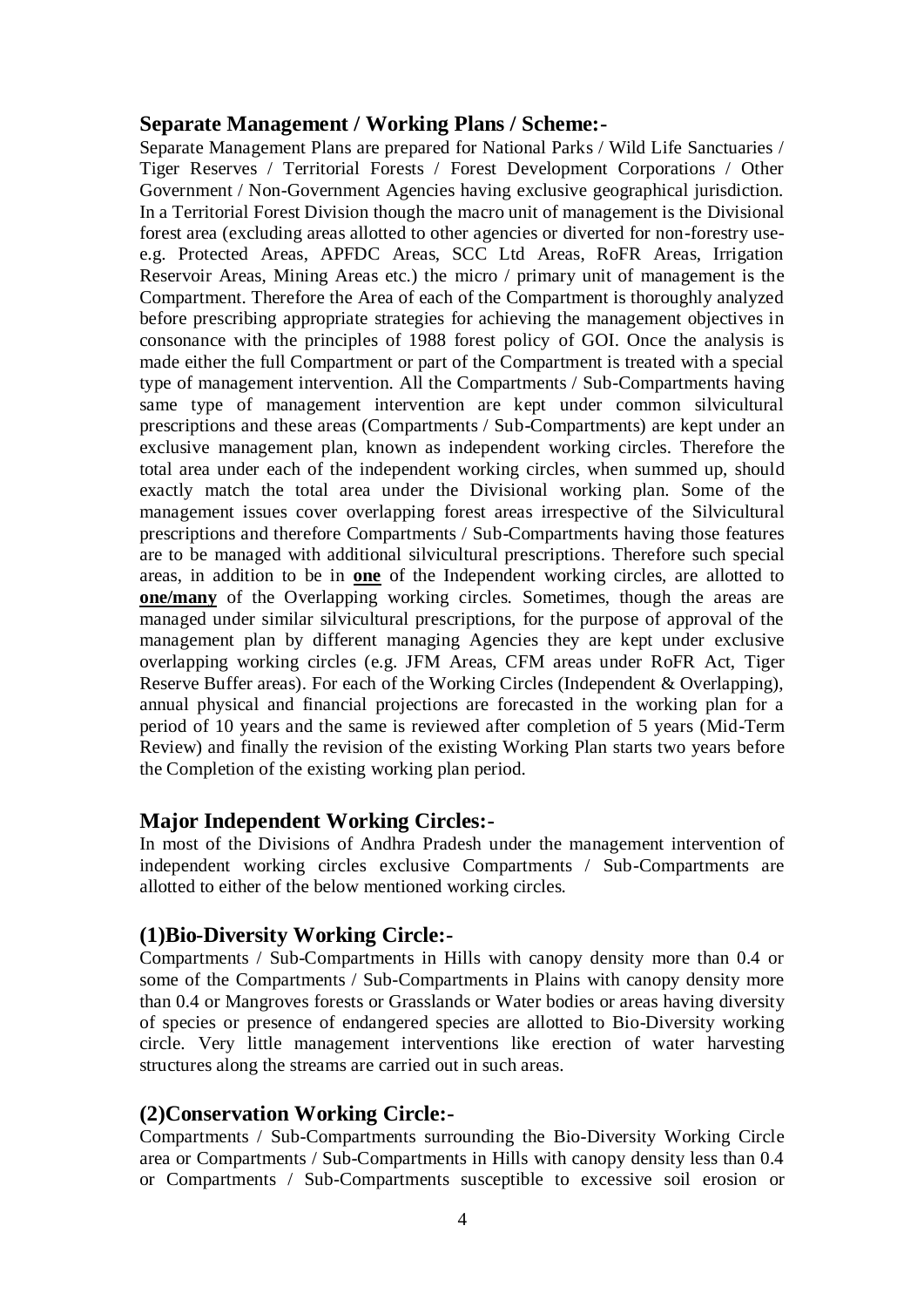Compartments / Sub-Compartments in the catchment of lakes & other water bodies are allotted to Conservation working Circles. Management intervention like Soil and Moisture Conservation works, Check Dams, Percolation Tanks, Seed sowing in Contour trenches, Pitting & Planting of local species in large gaps are carried out in these areas.

# **(3)Degraded Forests Improvement Working Circle:-**

#### **(Including special areas having Teak, Red Sanders etc.)**

Forest Areas in Plains with canopy density of more than 0.1 and less than 0.4 and not falling in Bio-diversity or Conservation Working Circle are allotted to this Working Circle. Management intervention like tending of existing root stock, seed sowing in SMC trenches, other water harvesting structures, Labour Intensive Plantation of local species in large gaps, Semi-Mechanical Method of Plantation of local species in large gaps with leveled area are carried out in these areas.

## **(4)Plantation Working Circle:-**

#### **(Including Teak / Red Sanders / Eucalyptus / Shelterbelt / Other Species)**

Forest Areas in Plains with canopy density of less than 0.1 and suitable for planting and not falling in Bio-diversity or Conservation Working Circle or Degraded Forests Improvement Working Circle or areas having matured (seed origin / coppice / clone) plantations (irrespective of canopy density) without any naturally regenerated forestry (sapling/pole) crops as under canopy are allotted to this Working Circle. Management intervention like Artificial Regeneration, felling of the matured crop and artificial regeneration of commercial long rotation high value species, short rotation high yielding species, Fuel wood species, SMC works etc are taken up in this working circle.

## **Major Overlapping Working Circles:-**

In most of the Divisions of Andhra Pradesh under the management intervention of overlapping working circles the Compartments / Sub-Compartments are allotted to any one or many of the below mentioned working circles.

## **(1)Non-Timber Forest Products (Overlapping) Working Circle:-**

All the Compartments having the potential for production of Non-Timber Forest Products (e.g, Beedi Leaf, Canes and other Forest products that are leased to GCC Ltd. (Gum Karaya, Honey, Hill Brooms, Tamarind etc.)) except the Compartments allotted to Bio-diversity Working Circle are allotted to this Overlapping Working Circle. Planting of NTFP seedlings, sowing of NTFP seeds in gaps, non-destructive collection of NTFP, improvement techniques and research in augmenting the production are taken up in such potential areas falling in other independent working circles.

## **(2)Bamboo (Overlapping) Working Circle:-**

Compartments having adequate number of Bamboo clumps excluding the Compartments touching the Sanctuary / National Park Boundaries and Compartments allotted to Bio-Diversity Working Circle are allotted to this Overlapping Working Circle. Activities like decongestion of Bamboo Clumps, harvesting of matured bamboos, SMC Works for augmenting the proliferation of bamboo rhizomes etc. are taken up in such potential areas falling in other independent working circles.